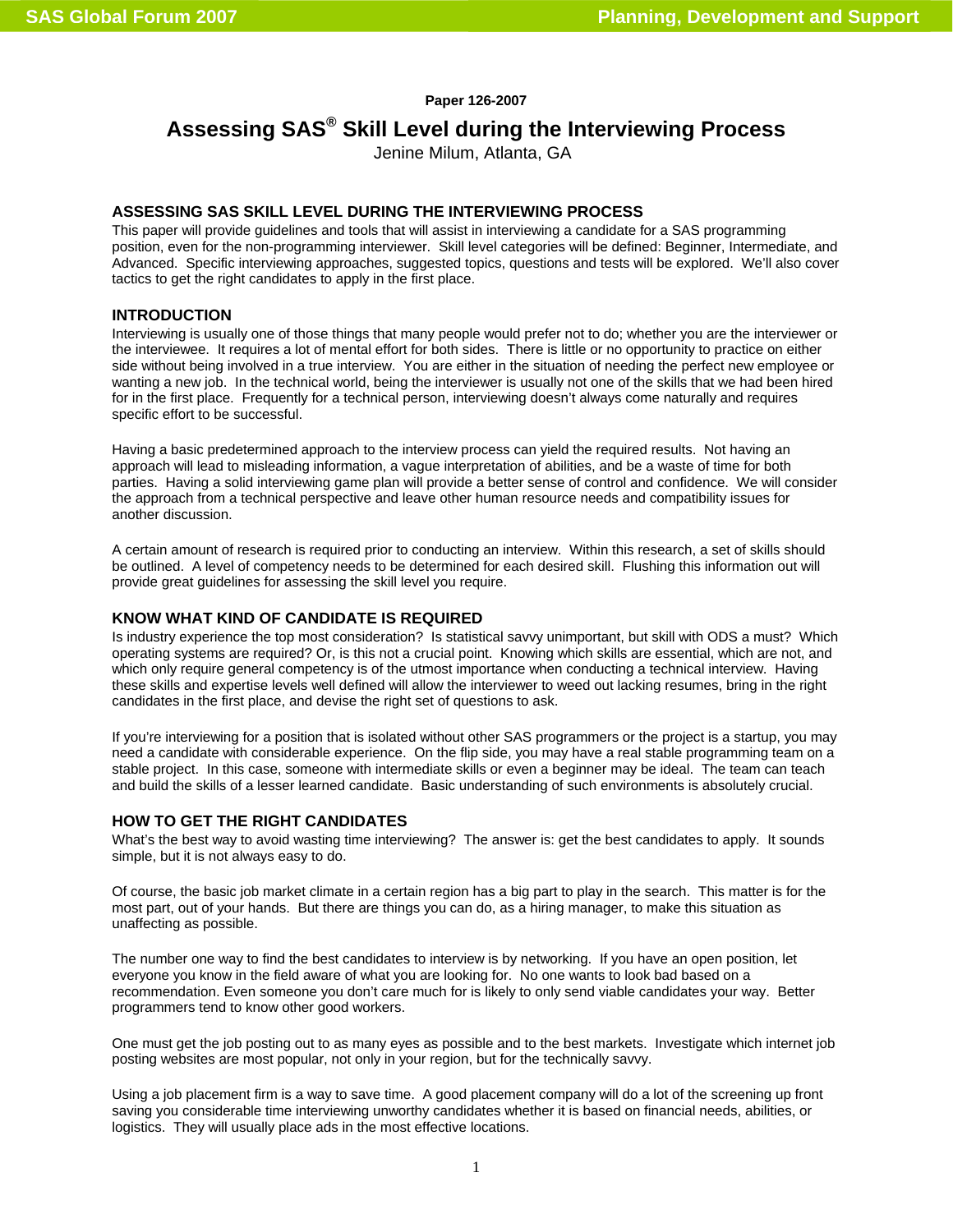Filtering through resumes can limit the field. Focusing on key words and phrases before delving into details can quickly bring forward the most appropriate candidates. Yes, occasionally you get a resume for a SAS position and the word SAS is no where to be found. There is no sense reading further for other basic requirements.

Even using the best of the above suggestions, having a well written job description will be the second biggest way to get the right candidates. Great care needs to go into every word of the description. Be very clear which skills are required. Don't be ambiguous in regards to which skills are preferable but not necessary. Leaving too much up to interpretation will have too many inappropriate candidates vying for an interview and you'll end up with a bewildering mess of resumes to review. A description that is too stringent might ward off very viable candidates. Minimum experience requirements, specific skills and education level minimums should be very clear. This task, done well, will deter many candidates that are unqualified from applying in the first place. If possible have someone else review the job description to determine if the correct job is being conveyed. Having flushed out such needs will also help prepare the interviewer in developing questions to be used during the interview.

# **TYPES OF INTERVIEWS**

There are two types of technical interviews: the phone interview and the face-to-face interview. Both have their advantages and disadvantages.

Meeting a person face-to-face gives a lot more opportunity to assess their skills. The candidate obviously brings to the interview only what they have in their head. The visual aspect can be very enlightening. Confusion, confidence, and comfort with questions are harder to hide in person. Time permitting, programming tests can easily be administered during a face-to-face interview.

There are disadvantages to a face-to-face interview. If you are going to the effort of bringing in a candidate for an interview, it's likely that you will have this person interview with multiple people. Unless the person is a referral, you don't know anything more about the candidate than what is in his/her resume. You run the risk of wasting the time of multiple people with a candidate that could be quickly eliminated.

Only in rare cases is a phone technical interview anything more than a screening. It allows the interviewer a chance to assess more candidates than in the face-to-face interview and doesn't have to involve as many people. This is indeed its biggest advantage. Phone interviews tend to take less time but can not cover quite as many areas. Obviously written tests or code review are not really options in this case. This can be overcome with a good set of questions that can be easily answered over the phone.

A thorough search through phone interviews may lead to many potential candidates. The next logical action would be a face-to-face interview since a more in-depth technical interview is not possible. Options such as code reviews and tests can be done at this point. This combination of interview stages, passing a phone technical interview and moving into a face-to-face interview for additional depth, is the most successful.

# **TYPES OF QUESTIONS**

There are two types of interview questions: open and closed. A "closed" question is when there is only a yes or no answer or a one word answer. Questions like: "Are you a US citizen?" (yes/no), "How many years have you programmed in SAS?" (16), "What is the SAS numerical value of January 1, 1960?" (Zero).

An "open" question guides the candidate to lengthier responses and explanations. These types of questions obviously take longer but reveal the most information. It's important to devise questions that elicit honest and revealing responses and require more thought from the candidate. Questions like: "How did you get into SAS programming?" or "Where do you go when you have a SAS programming question?" require full sentence and frequently multiple answers. It's important to remember to give breathing time even after an open question has been answered. The interviewee may often have additional input as they think through their answer.

While open questions reveal the most, they are more tedious on both the interviewer and the interviewee. A nice mixture of both makes for the best interview. The combination of the two types helps keep the flow of the interview moving and the candidate on their toes.

# **DEFINING BEGINNER, INTERMEDIATE, ADVANCED, AND EXPERT**

Definitions of beginner, intermediate, advanced and even expert skill level are as varied as there are jobs. The lines between each are very gray and very much up to interpretation. Someone quite skilled in one area may only be a beginner in another. Or a candidate with few years experience may be a quick learner or had the opportunity to learn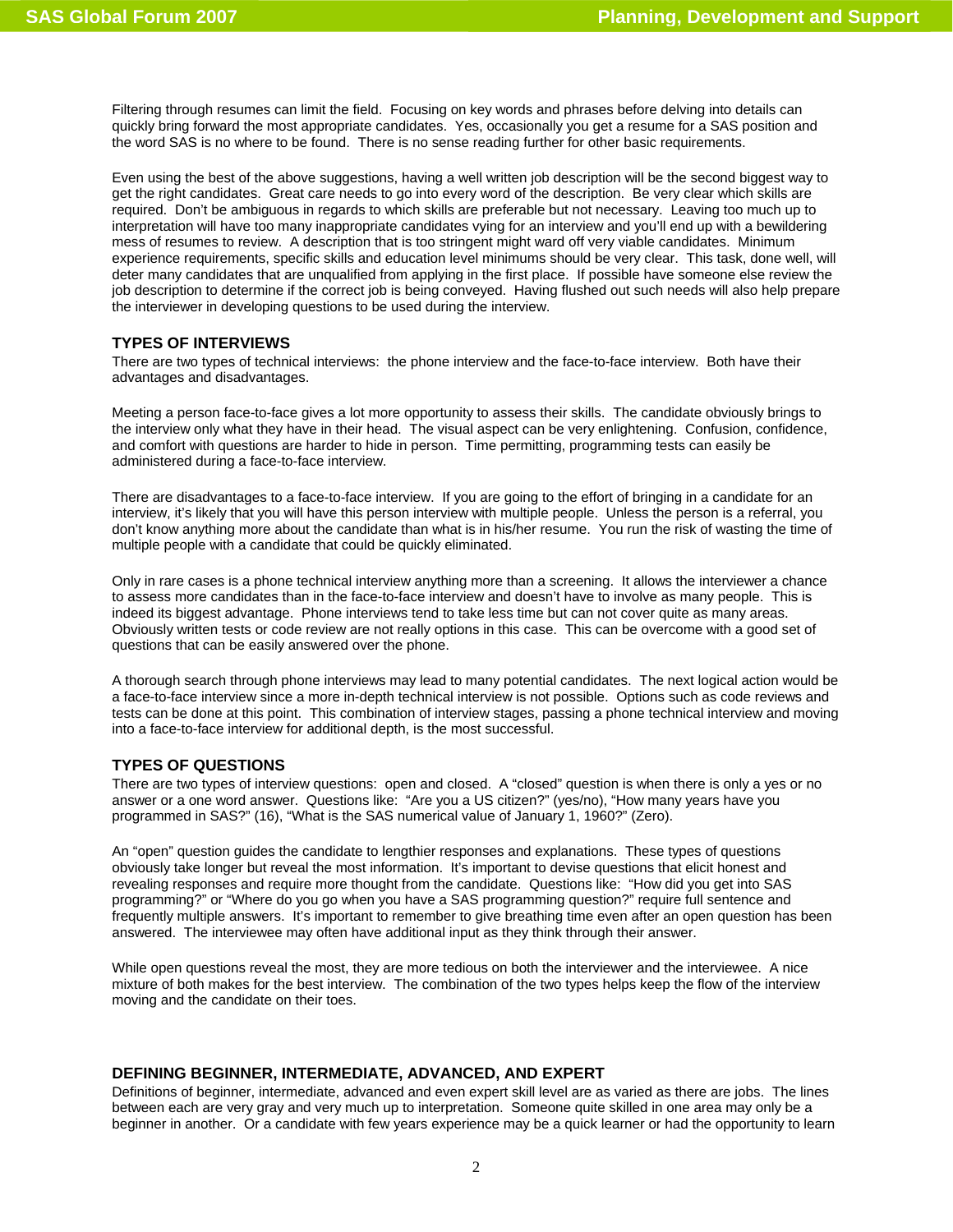a lot fast. Below is a *general rule* that can be followed.

| Beginner     | 1-3 years    |
|--------------|--------------|
| Intermediate | $3-6$ years  |
| Advanced     | $6-10$ years |
| Expert       | $10+$ years  |

Of course, there are exceptions to everything. With this general time table, you are given a basic starting point to begin your assessment. The length of a candidate's experience should be clearly identified in the resume. Based on this you can predetermine a skill level. The responses to the interview questions can be used to confirm their stated experience level. In the best case, their skill level exceeds the general outline above.

# **SUGGESTIONS DURING AN INTERVIEW**

There are some recommendations that can be used to make a technical interview as productive as possible. Obvious suggestions such as "come prepared with a list of questions" and "provide a private uninterrupted time to conduct the interview". Such suggestions are relevant for any interview. Below are some other specific suggestions.

- Thoroughly refamiliarize yourself with the applicant's resume. Focus on the areas that are pertinent to role being discussed.
- Don't hesitate to take notes during the interview. As you go through each question, write down key words used by the candidate as a reminder of their reply.
- After finishing a question, it's helpful to categorize each answer with a B (Basic), I (Intermediate), A (Advanced), or E (Expert) for the 4 levels of skill. You can change them later, but it's a reminder of your initial impression. The accumulation of these categorizations will easily highlight your initial overall level assessment of the candidate.
- Taking notes and quick assessments during the interview will slow the pace, giving the interviewee time to shift more easily from one question to another. Sometimes the result is additional information from the candidate that would have otherwise been missed by too fast a pace.
- If you are an experienced SAS programmer, let the candidate know up front. This will keep the interviewee from wasting your time giving answers you know obviously aren't correct. If you aren't experienced, do not offer this information.
- Avoid leading questions. Stay away from phrases such as "Isn't it right to", "Would you agree that", and "Wouldn't you". All of these phrases suggest an answer. Instead, use phrases such as "List", "Describe", "Tell me about your experience with", "How would you do…".
- Use follow-up questions. When a vague or incomplete answer is given, it might be because the candidate didn't fully understand the question. Coming back with the same question worded differently may yield the desired results. A follow-up question may also be necessary when you think the person is avoiding telling the truth or the full story.
- Make a specific appointment time for the interview that is convenient for both parties. You never want to call unannounced to assess a candidate's skill set.
- Hold your fire. If you get an incorrect answer, it doesn't benefit either of you to point it out. It will distract the candidate from the rest of the interview. Just make a note of it when assessing the skill level for that particular question.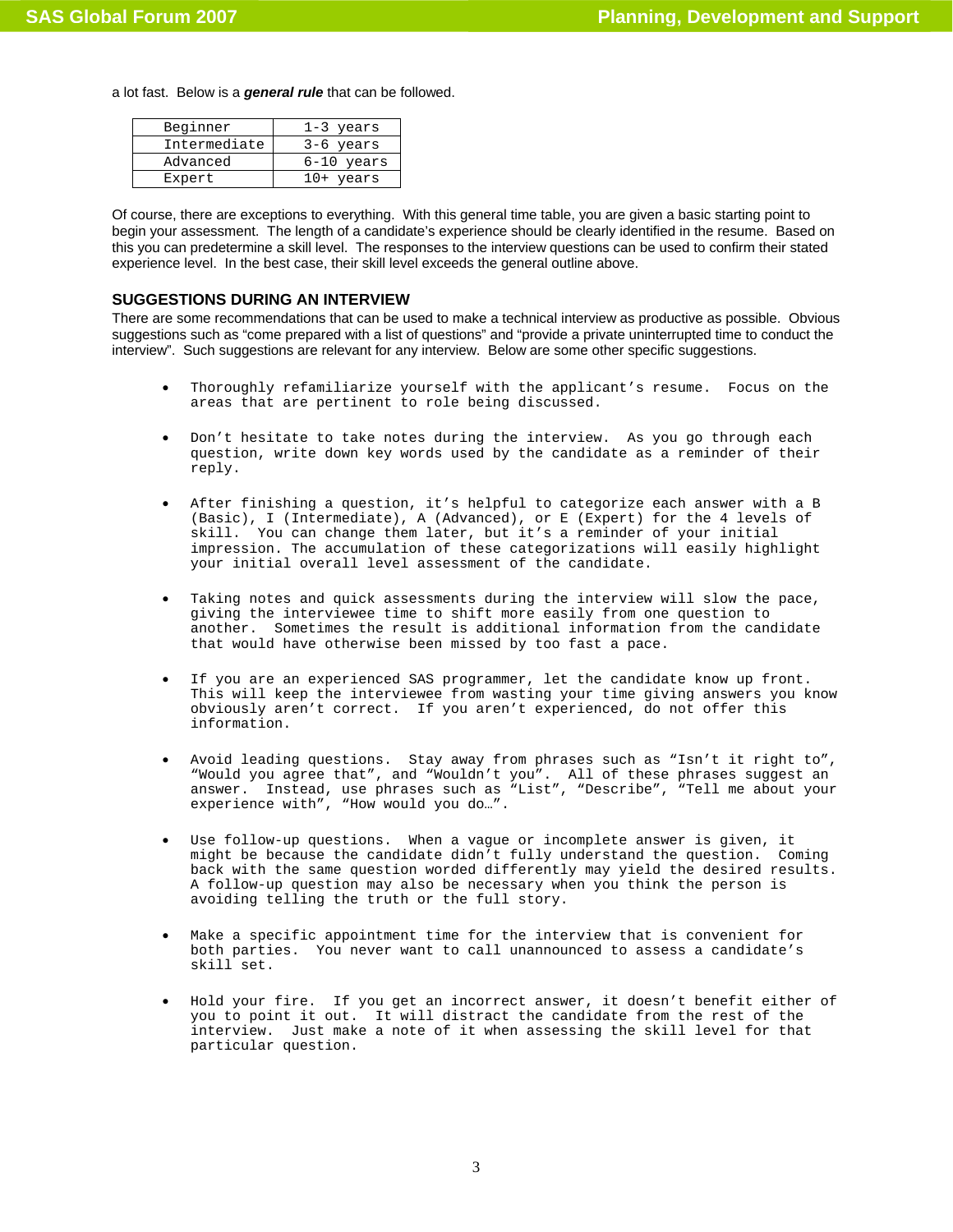## **INTERVIEW QUESTIONS**

The following questions are general questions for a general candidate.

## **GENERAL**

- 1. What version of SAS are you currently using?
	- a. If 8, then do you know anything about 9?
	- b. If 6, have you ever worked with 8?
- 2. What operating systems are you currently running on?
	- a. If UNIX (insert desired Operating System), how long?
		- b. If not UNIX (insert desired Operating System), when, how long ago, for how long?
- 3. Where did you learn SAS?
- 4. Do you attend any of local User group meetings or regional/national conferences?
- 5. Where do you go when you have a SAS programming question?
- 6. What size of datasets do you have experience working with? What tools do you use to deal with large datasets?
- 7. How many companies have you worked for as a SAS programmer?

## **SKILL**

- 1. What is the significance of January 1st, 1960?
- 2. Which SAS Procedures (PROCs) do you use and for what purpose?
- 3. What is your preferred reporting tool? Why? How does (insert preferred tool) differ from (insert other tool)?
- 4. List the SAS functions you generally use and how you use them.
- 5. Describe your familiarity with SAS Formats/Informats. a. Do you create formats? Yes, How?
	- b. What other uses of formats are there?
- 6. Describe your familiarity with SAS *macros* and the macro language.
- 7. What SAS system options are you familiar with and what for what purpose do you use them?
- 8. Describe your familiarity with SAS/INTRNET.
	- a. ODS
	- b. Templates
	- c. Html/java
- 9. What have you heard about version 9 that you are looking forward to?
- 10. For what purposes do you use DATA \_NULL\_?
- 11. Are there other SAS tools you use that you think would be of interest?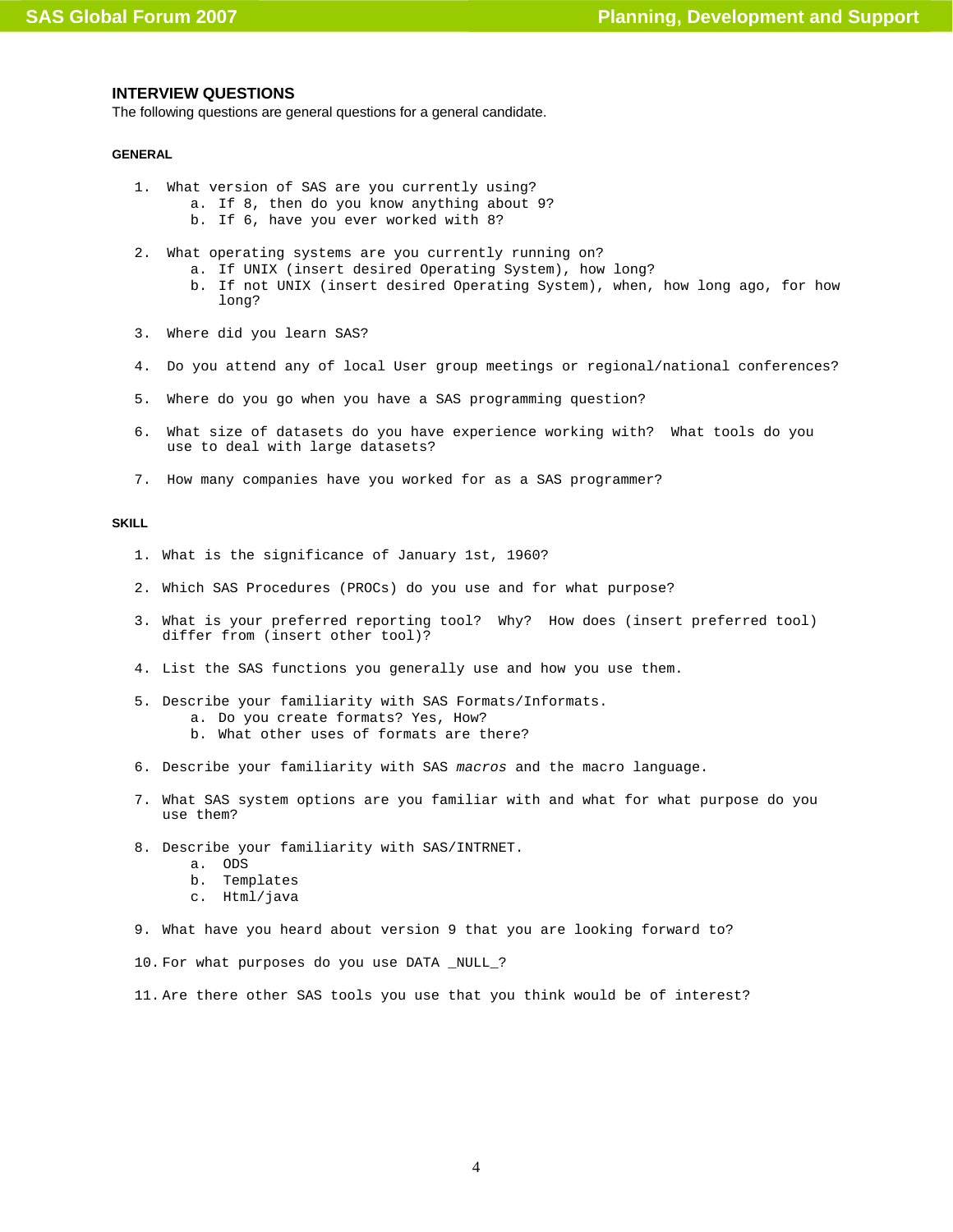# **WHAT TO LOOK FOR WITHIN THE ANSWERS TO THE GENERAL QUESTIONS**

## **1. WHAT VERSION OF SAS ARE YOU CURRENTLY USING?**

This is a nice generic question to get the conversation going and is a "closed" question. Only in the rare occasion does the candidate not know this answer. In the case he/she isn't aware of the version; the candidate would get a big B for beginner.

## **2. WHAT OPERATING SYSTEMS ARE YOU CURRENTLY RUNNING ON?**

This is another generic question to get the candidate comfortable and getting into the interview. What is learned from this fairly "closed" question is often critical but not difficult to answer. The more experienced candidates will likely have used more than one, if not all, platforms.

## **3. WHERE DID YOU LEARN SAS?**

There are quite a few different responses to this question. None of them are wrong. But it helps you learn something about the candidate. Was SAS part of a statistics class in college? Did the candidate's company pay for SAS Institute based training? Is the candidate self taught? What is good to hear is that it was a combination of sources.

## **4. DO YOU ATTEND ANY USER GROUP MEETINGS OR REGINAL/NATIONAL CONFERENCES?**

There is no wrong answer for this. The candidate may not even be aware there are such things. While this question may be self fulfilling for this author, it's an opportunity to let them be aware of such opportunities. If the answer is "Yes", then there is a further opportunity for the interviewer. First of all, if a candidate does attend conferences or local users group meetings, then this candidate tends to be actively working towards increasing his/her SAS skill level. If you as the interviewer know of the groups the candidate attends, there is further potential for a personal referral from such a connection.

## **5. WHERE DO YOU GO WHEN YOU HAVE A SAS PROGRAMMING QUESTION?**

This is a favorite question of mine. Again, there's really not a wrong answer but if the answer is the "Online Docs" or "SAS Manuals", I'm disappointed. I would categorize such a person as a beginner. If the answer is "from co-workers and peers", "SAS-L", or "user authored books" then the person has likely got more experience. But more importantly, the candidate with those answers is likely to learn faster.

## **6. WHAT SIZE OF DATASETS DO YOU HAVE EXPERIENCE WORKING WITH? WHAT TOOLS DO YOU USE TO DEAL WITH LARGE DATASETS?**

Everyone has a different impression of what is considered a large dataset. Even if a candidate hasn't worked with large datasets, they should be able to come up with some creative answers. The complexity and variations to this question will give you a pretty good feel for the candidate's skill level with SAS datasets whether it fits your needs in this area.

# **7. HOW MANY COMPANIES HAVE YOU WORKED FOR AS A SAS PROGRAMMER?**

While it is never good to hear a candidate has job hopped significantly, it can be a good thing for an experienced programmer to have worked under multiple situations. You can learn an interesting amount about a candidate based on which companies he/she has worked for.

# **WHAT TO LOOK FOR WITHIN THE ANSWERS TO THE SKILL QUESTIONS**

#### **1. WHAT IS THE SIGNIFICANCE OF JANUARY 1ST, 1960?**

This is a nice transition question. A candidate past Beginner should be able to answer this question with ease.

# **2. WHICH SAS PROCEDURES (PROCS) DO YOU USE AND FOR WHAT PURPOSE?**

This is a very Open question. An experienced programmer will be able to list a dozen procedures. A beginner or intermediate candidate may only list about five and then start repeating themselves. The complexity and variation of the procs mentioned will give you a good bit of insight. I recommend letting the candidate list all the procs they would like. Then go back over a few of the procedures and ask for what purpose they were used. This will flush out the ones that may be "fluff" answers rather than actual procs they have experience with.

## **3. WHAT IS YOUR PREFERRED REPORTING TOOL? WHY? HOW DOES (INSERT PREFERRED TOOL) DIFFER FROM (INSERT OTHER TOOL)?**

There are lots of answers to this question. A less experienced candidate will usually list PROC PRINT and PROC FREQ. A more experienced programmer will start listing all the reporting tools they've used, PROC TABULATE,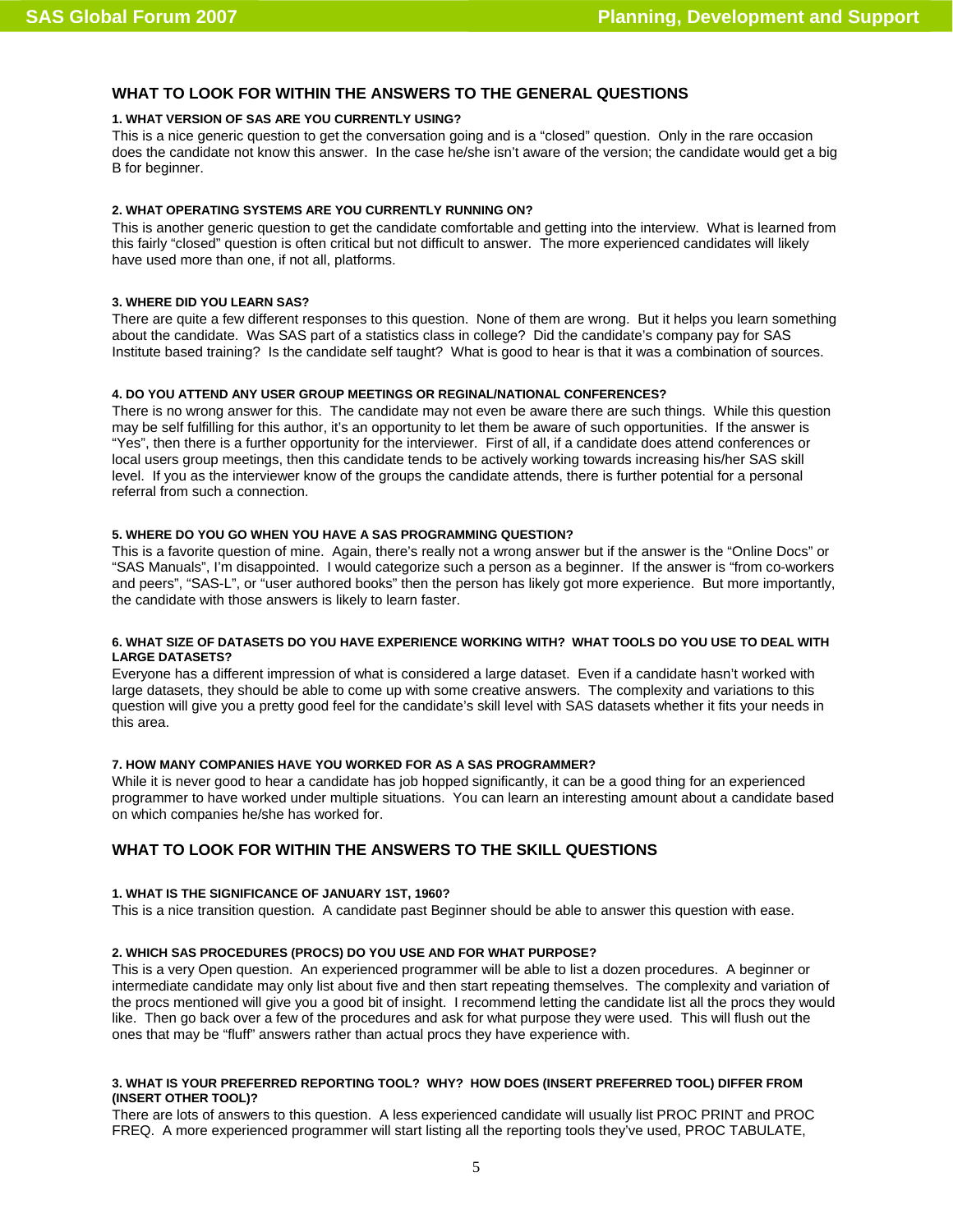PROC REPORT, DATA \_NULL\_, PROC MDDB, PROC/CHART, TREEVIEW, and on and on. They should be able to explain the advantages and disadvantages of each procedure as well as the appropriate situations in which to use them.

## **4. LIST THE SAS FUNCTIONS YOU GENERALLY USE AND HOW YOU USE THEM.**

This question more than any other seems to trip up all but the very experienced candidates. If the interviewee seems to struggle with what a SAS *function* is, give them an example. I usually suggest SUBSTR to get them going. If they can only come up with a couple more, or start listing things that aren't even functions, the candidate is likely a beginner. The more advanced candidates will list so many you'll want to stop them. The types of functions listed will give you good insight into the types of applications they've worked on in the past and help determine if it's a good fit for your needs.

## **5. DESCRIBE YOUR FAMILIARITY WITH SAS FORMATS/INFORMATS.**

There is a wide range of answers to this question. A beginner will usually list some date formats. Engage the candidate into when they use them and how. Ask the candidate whether he/she creates formats and if so, for what instances and by what methods. If a candidate only lists PROC FORMAT, then they tend to be on the less experienced side. Only an advanced/expert level candidate will be able to list other uses for formats and have used data steps and CNTLIN statements to create them.

# **6. DESCRIBE YOUR FAMILIARITY WITH SAS MACROS AND THE MACRO LANGUAGE.**

This too is a wide open question. A beginner usually will know how to call macros and suggest they are used for procedures that are being repeated. A more advanced candidate should be able to carry on a lengthy conversation about macros, how they're used, when they use them, and how to deal with code within macros.

## **7. WHAT SAS SYTEM OPTIONS ARE YOU FAMILIAR WITH AND FOR WHAT PURPOSE DO YOU USE THEM?**

There are over 300 SAS system options. It's not likely you know all of them. A beginner may not even know what you are talking about, or will only be aware of frequently used ones such as *MISSING*= or OBS*=.* More experienced programmers will be quite familiar with the macro options while advanced users will know and use environment options. The more options an interviewee can clearly explain and the variety of activities they're used for will show the level of depth of their SAS knowledge.

## **8. DESCRIBE YOUR FAMILIARITY WITH SAS/INTRNET, ODS, TEMPLATES, HTML/JAVA.**

Start off with just asking about SAS/INTRNET. If the candidate expresses knowledge, then delve into asking about ODS, Templates, and basic html and java understanding. A beginner may know that a proc print can be output with ODS, but is the candidate aware that there are templates? That these templates can be modified and/or created? The depth of this experience will make clear the level of skill in this area.

## **9. WHAT HAVE YOU HEARD ABOUT VERSION 9 THAT YOU ARE LOOKING FORWARD TO?**

Most beginners are probably not aware of version changes and updates, while an experienced programmer will likely be able to tell you a good deal about the next release. Yet, if a candidate only has minimal years of experience but knows about the enhancements coming in the future, this shows real ambition.

## **10. FOR WHAT PURPOSES DO YOU USE DATA \_NULL\_?**

Beginners to Intermediate might only suggest using DATA \_NULL\_ to create macro variables. A little more experience would have a programmer describing output to a flat file. They might also suggest outputting to html or other outside sources such as \_webout. There are lots of responses here, combinations of answers rather than just one is truly where the skill level is flushed out.

Likely, as the interviewer, you would have additional questions about skills specifically needed for the position available. Cover them as much as necessary and keep to an open format.

#### **11. ARE THERE OTHER SAS TOOLS YOU USE THAT YOU THINK WOULD BE OF INTEREST?**

Once the expect skill set areas have been covered, this is a final opportunity for the candidate to talk about additional SAS skills not specifically covered. A beginner may have little or nothing additional to add. An advanced candidate should use this opportunity to list other SAS areas for competency to show their depth.

# **AN IN-HOUSE TEST**

This is a test that is to be given during a face-to-face interview. It is designed to allow the candidate a chance to "show off" and is applicable to all skill levels. Cleverness in approach while still giving correct results is the most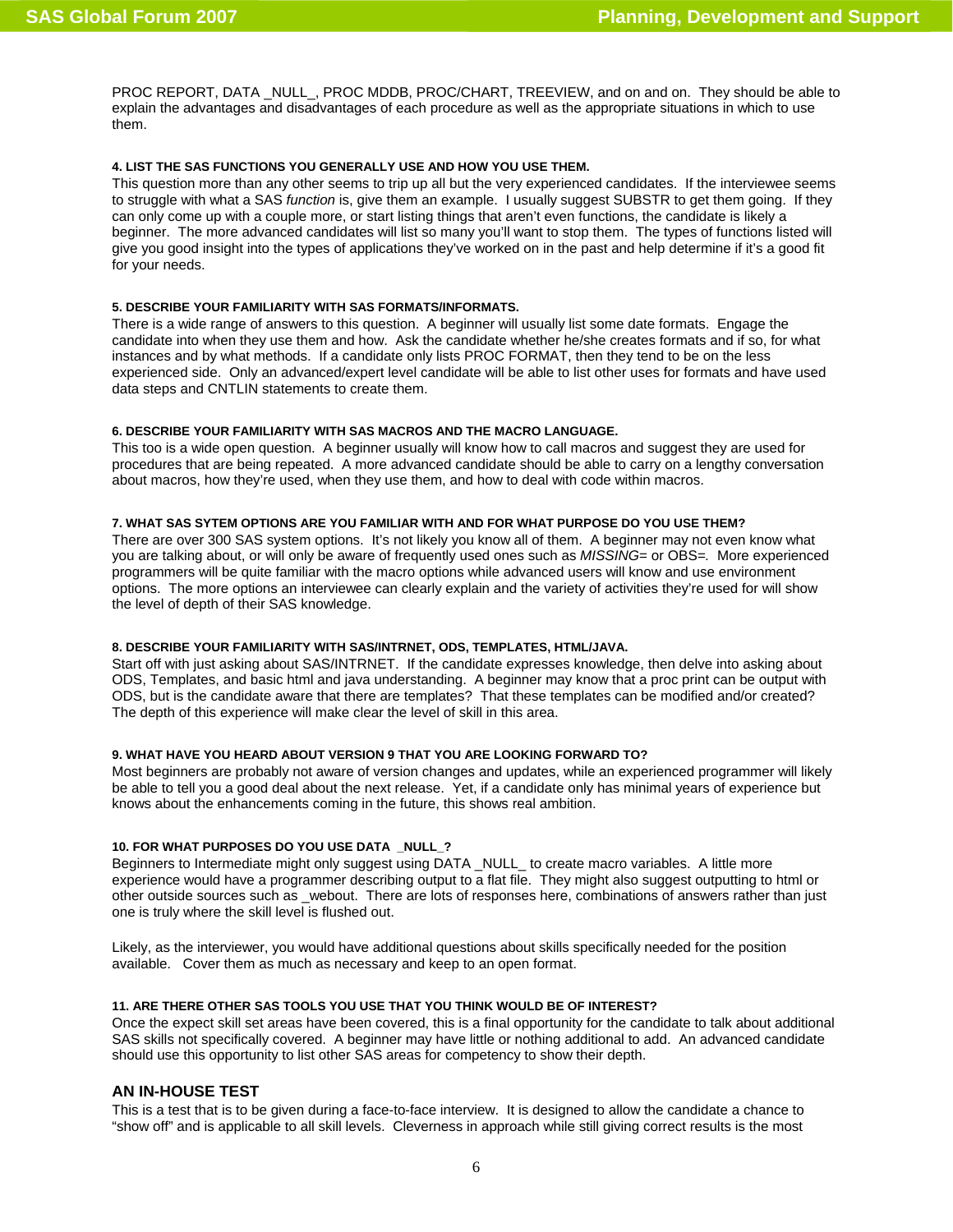sought after answer. This coding task can reveal a great deal about a person's skill level. Make it clear that you are not looking for the perfect answer, but looking for creativity. 10 minutes should be more than ample time for a candidate to complete this task.

Using SAS, combine Dataset A with Dataset B. Keep only those records that are contained in both A & B. Creativity rather than the perfect answer is being sought.

| Dataset A   | Dataset B     |
|-------------|---------------|
| ordernumber | ordernumber   |
| firstname   | product       |
| lastname    | purchase date |

Having given this test to quite a range of candidates and associates, I have been surprised at the uniqueness of answers each person submits.

At the very least the answer should be:

```
/* Sort-Sort-Merge */ 
proc sort data=dataseta; 
  by ordernumber;
run; 
proc sort data=datasetb; 
   by ordernumber; 
run; 
data both; merge dataseta(in=a) 
                   datasetb(in=b); 
   by ordernumber; 
   if a and b; 
run;
```
If these results aren't at least mastered, then the candidate truly is no more than a beginner at best. Other more competent and clever answers have included macros, SQL, and PROC FORMAT to get the same results. These types of responses will show greater understanding of the SAS *programming language* and the ability to think outside the box.

Here are a few previously submitted answers and an assessment as to their skills:

```
/* Merge */ 
data both; merge dataseta 
                    datasetb; 
   by ordernumber; 
run;
```
Unfortunately, I've gotten this answer before. You can deduce either the candidate knows very little SAS or they did not read the instructions nor listen to your expectations of desired results. In either case, it's not likely that such a candidate would make a good SAS programmer.

```
/* SQL */ 
Proc SQL; 
create table result as 
select a.*, b.* 
from a, b 
where a.ordernumber=b.ordernumber;
quit;
```
Quite a few beginner SAS programmers already have experience with SQL. This answer doesn't necessarily impress me unless evidence of previously declared experience with SQL is needed.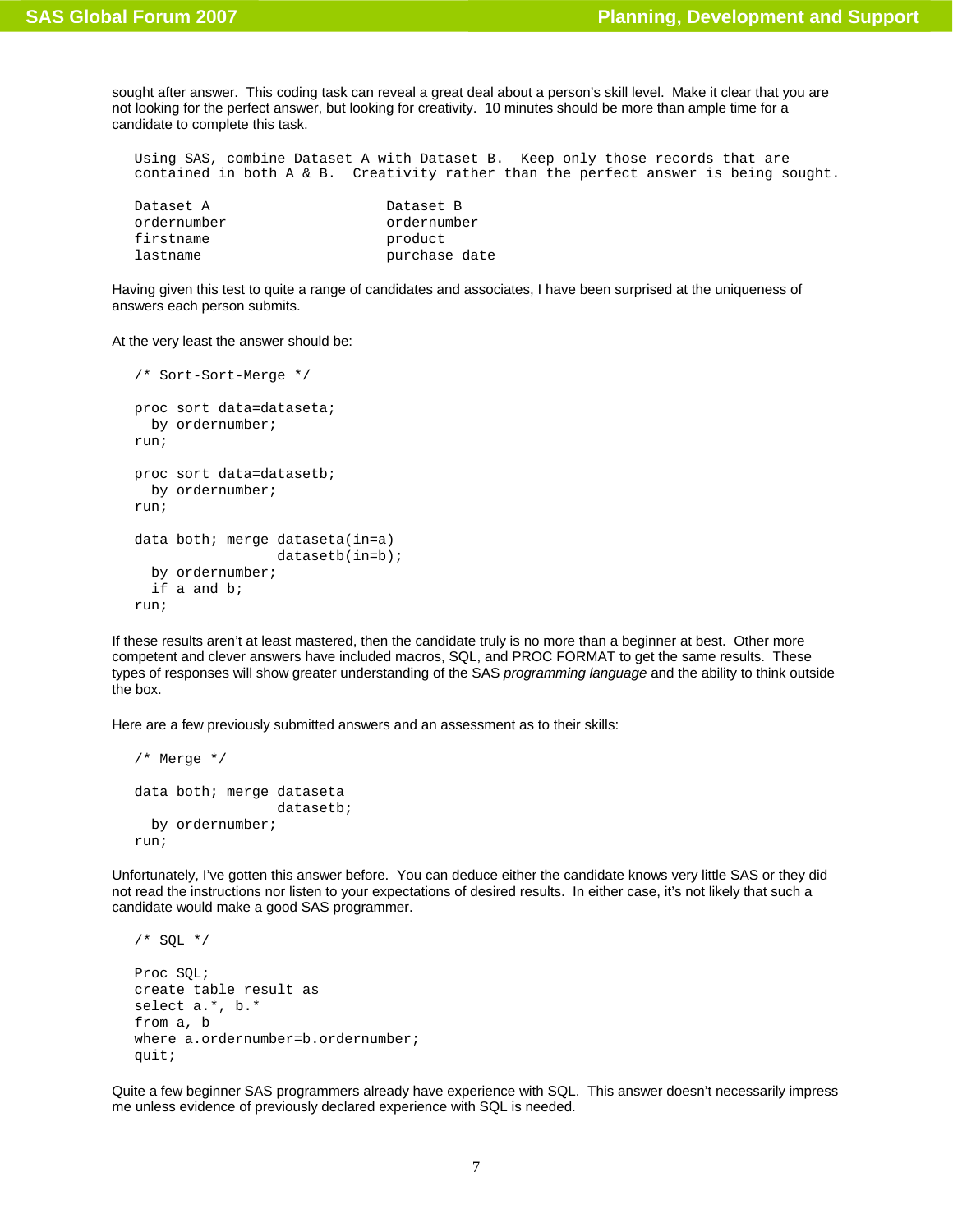The two previous answers get the job done but lead you to believe they haven't had much experience and probably haven't been exposed to many other people's code.

```
/* Proc Format */ 
data b; set b; 
   start = ordernumber; 
  label = '*';
   fmtname = '$key'; 
run; 
proc sort data=b nodupkey; by start;
run; 
proc format cntlin=b; run; 
data all; set a; 
   if put(ordernumber,$key.) = '*'; 
run;
```
The format approach definitely shows a candidate that's been around the block a few times. There aren't many people that come up with this approach off the top of their heads. They've usually seen it done somewhere else, such as at work or in a conference paper, then tried it. Such results likely means they pay attention to new techniques and try to apply them. This candidate has probably been exposed to larger datasets and/or limited computer resources and had to find alternate ways to retrieve data.

```
/* macro */options symbolgen; 
%macro doit(ds1,ds2,sortvar,mergetype); 
proc sort data=&ds1; 
  by &sortvar; 
run; 
proc sort data=&ds2; 
  by &sortvar; 
run; 
data match; merge &ds1(in=a) 
                   \&ds2(int=b); by &sortvar; 
   mergetype = &mergetype; 
   select(mergetype); 
      when (1) if a and b;
      when (2) if a;
      when (3) if b;
      when (4) if a and not b;
      when (5) if b and not a;
       otherwise; 
   end; 
run; 
%mend doit; 
%doit(dataseta,datasetb,state,1);
```
This is a clever answer. It shows the person is already thinking ahead a few steps, not just trying to solve the problem at hand, but trying to create a useful module for their SAS "toolbox". This person has probably worked in a very structured team environment where re-usable code is the standard. This is certainly an advanced programmer.

Occasionally an interviewee will list several options. One being the method they would most likely use and then another set of code to "show off". I am impressed when this happens as it shows the candidate wants to make sure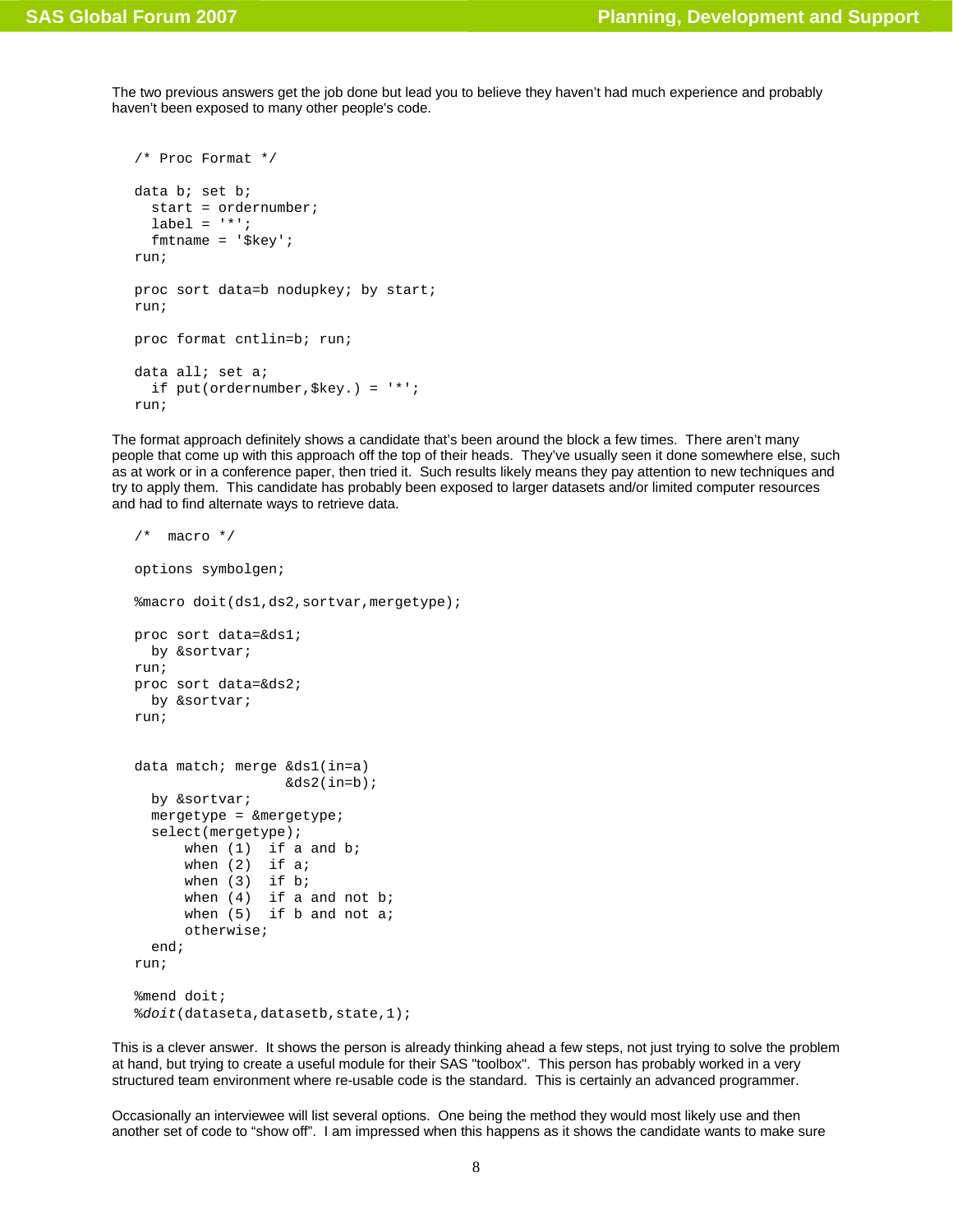he/she has clearly delivered what was asked.

# **SAMPLE CODE**

I like to ask a candidate to bring in a piece of a working program they had written for which they are proud. Be sure to look the program over in front of the candidate. Have the candidate discuss the items in the code they think are of value. Ask questions about other items the candidate did not point out. This is to make sure the candidate really knows the code. Of course, it's possible the code was written by someone else. The point is that they understand what the code is doing. Look for comments within the code, and see if the code follows an easily readable style. Even if you're a non SAS interviewer, a general sense of understanding should be evident. If the candidate is interviewing with others on the same visit, don't hesitate to come back later with additional questions about the code. Time used during the above in-house test is ideal to review the sample code.

# **WRAPPING UP A TECHNICAL INTERVIEW**

After all the questions you've prepared have been thoroughly explored and you feel you've gotten enough of the appropriate information to make a thorough assessment, allow the candidate some time to add additional information they feel may be of interest to you. Not only is this polite, occasionally there is interesting information gathered.

An experienced or savvy interviewer will be able to avoid too much feedback to the candidate during the interview. If the task is truly to extract technical skill level, letting the candidate know if they were right or wrong in response to questions should be avoided.

I have found that many interviewees want some kind of feedback and sometimes even ask for it. An interviewer should always be prepared for such an event. A simple "I've enjoyed speaking with you" or "I'll be letting my manager know how our discussion went and they'll be getting in touch with you if they want to proceed further" are ways to avoid giving them too much information. It's important not to allow inappropriate expectations being perceived based on your response. These phrases are also good to use to wrap up a technical interview by letting the candidate know that you are through with questioning and have nothing further to add.

Make sure to retain a copy of the candidate's resume along with your final assessment, notes, summarization of skills and the job description. You never know when someone might apply in the future or a new position becomes available that the interviewee may be well suited. It's a good precaution for anything unexpected rather than having to rely on your memory. Especially if interviewing isn't being done over a short period of time and further comparisons need to be made.

# **CONCLUSION**

There are as many different interview questions that could potentially be asked as there are words in the SAS Procedures Guide. Many people have quite different approaches to the process that work for them. There is no one perfect way to perform proper skill set screening. The approach outlined in this paper is what I have found to be highly successful as it has evolved over the years through much experience performing technical interviews.

It takes time to become a competent "SAS programming skills set" interviewer. The more often these questions are asked and the more familiar one becomes with the varied responses, the more confident an interviewer will become with the results. It doesn't require the interviewer to be a SAS programmer. Rather it requires the right "ear" for key words and responses.

A combination of technical questions, both "open" and "closed" will illuminate the required information. It's important to stick to a selected set of questions amongst all candidates to evenly determine the results. It will also keep you, the interviewer, on target and help you maintain confidence. A well thought out set of interview questions is part of the battle.

The above questions and tests will provide tools and directions to get through any interviewing situation. However, the need to personalize the interview should not be minimized. The absolute most important result to come out of any interview, whether it's face-to-face or a phone interview, is "will this candidate best fit the role that is available". The requirements of any SAS professional position can vary so much, that knowing what you need is the 1<sup>st</sup> step. Knowing if a candidate can fit those needs is the final step.

# **REFERENCES**

Interview Techniques for Managers, Carolyn B. Thompson 2002 BriefcaseBooks

# **ACKNOWLEDGMENTS**